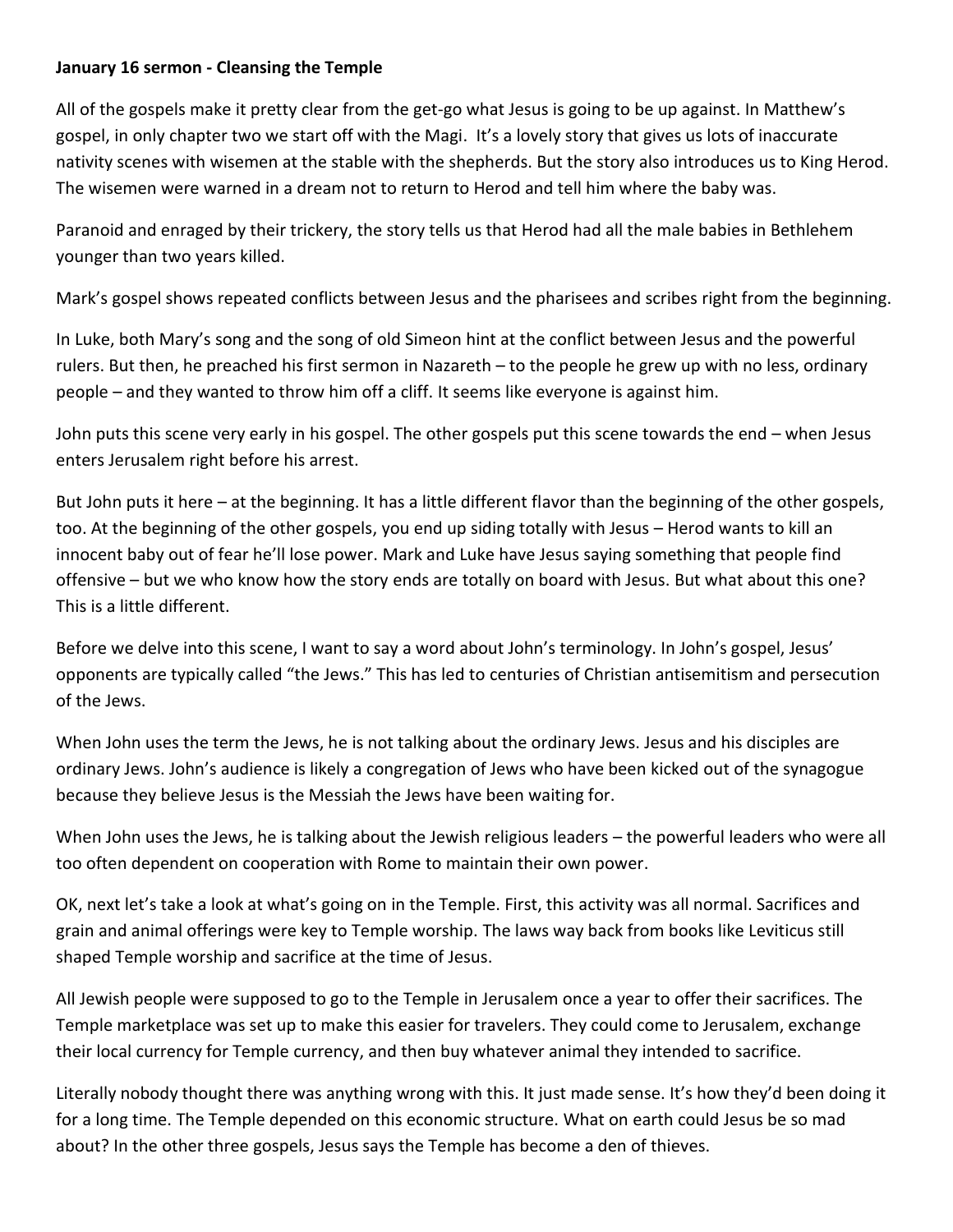He doesn't say that here – he says simply do not make my father's house a marketplace. To not allow things to keep on this way means the Temple can't survive.

Which ends up being the point. The Temple had been the most tangible presence of God for the Jewish people. Jesus would change all that. No longer would the Temple be needed for people to experience the presence of God. Jesus is the presence of God.

This passage isn't just about changing Temple practices. It's a complete upending of what had previously been known. I think that's why John puts it at the beginning. With a crash and the crack of the whip cords striking the air, tables overturning, animals bleating and squawking, metal coins clattering, Jesus announces that everything is turning upside down.

Mary's song in Luke is perhaps one of the most loved passages in the Bible, and Canticle of the Turning is a beloved version of that. What Jesus did in the Temple is what that song looks like, acted out. When Jesus invited us to come and see, it turns out that some of what we will see will bother us. This Jesus jars us.

But then, the upending of long held beliefs, traditions, and systems is jarring. This scene maybe gives us a little bit more sense of just how earth-shattering it is for God to appear as a human being. And how very different is the kingdom of God from what we too often value.

As a text for the weekend of Martin Luther King, Jr. Day, you could hardly do better. One of the sites I use for sermon prep had a link to an interview Martin Luther King, Jr. gave in 1967, after both the Civil Rights Act and Voting rights act were passed. It's a fascinating interview in which he talks about the persistence of racism and racial inequality even after those acts.

He made a great many points that still stand true today. One of his main points was that the early successes in the Civil Rights Movement ultimately didn't really cost whites anything. Integration of lunch counters and public transit systems generally helped businesses.

And as much as it was resisted, ensuring voting rights ultimately didn't cost whites anything, at least not financially. But the next phase of the Civil Rights movement he said, included things that would actually end racial inequality. And the opposition would be fierce, because those actions would actually cost the nation in real dollars.

Dr. King's I Have a Dream speech is almost universally loved by anyone who doesn't consider themselves a white supremacist. But some of the other things he said made clear that perhaps the biggest obstacle once the blatant racism of legal segregation in the south was ended was the white moderate Christians who worried about doing too much too fast.

King upturned tables. Many white Christians weren't ready for such table turning, even though we have a pretty good model in Jesus. And many still aren't. But if almighty God is going to be present among us in Jesus, we're going to have to expect some table turning. And it won't be comfortable.

Some of those tables will be the same as the tables King talked about. In the interview, Dr. King talked about the need for a revolution of values in our nation. A revolution of values…I like that. Honestly, that's probably something that has been needed nearly everywhere and in all times.